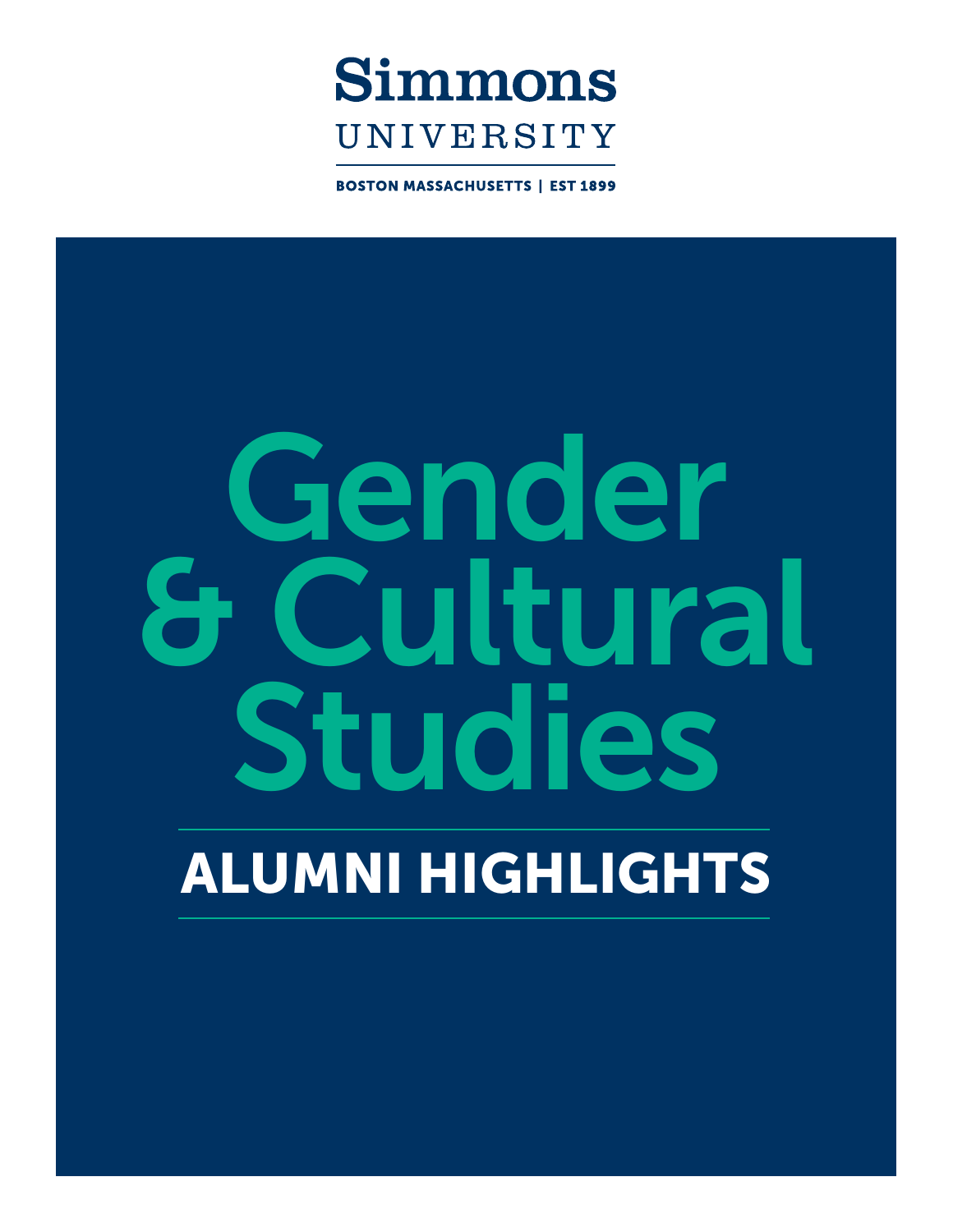### Gender & Cultural Studies

# SIMMONS ALUMNI: Where Are They Now?



### GIAVANNA WORTHY M.A. '20

Gia is an HIV Prevention Instructor at the YWCA in Western Massachusettes and facilitates intimate partner violence workshops. She is also a contributor for Inside Survivor, where she writes about how Blackness is portrayed in the TV show *Survivor*.



### BRIA GAMBRELL M.A./M.P.P '19 Bria works as the Senior Feminist Organizer at Mass NOW. Her Master's thesis was titled "Racial Politics, Data Collection, and the Massachusetts Sex Offender Registry"



### SHAYNE ZASLOW M.A. '11

After graduation, Shayne worked in LGBTQ+ public health research and data management. Since the fall of '16, Shayne has been a PhD candidate in Sociology at the University of Virginia where he specializes in gender, sexuality, art, and popular culture.

# HIGHLIGHTS

### SAILAJA N. JOSHI ('13)

is the CEO and founder of Mango & MarigoldPress, an independent publishing house that shares sweet & savory stories of the South Asian experience.

ERICA FELDMANN ('12) is the Founder and owner of Hauswitch in

Salem, MA, and author of *HausMagick: Transform your House with Witchcraft* (2019).

**GRETCHEN** GAVETT ('08) is the Senior Editor at *Harvard Business Review*.

### **CORRIE** LOCKE-HARDY ('20)

is the founder of The Tiny Activist, LLC., which promotes anti-bias and anti-racist curriculums in schools.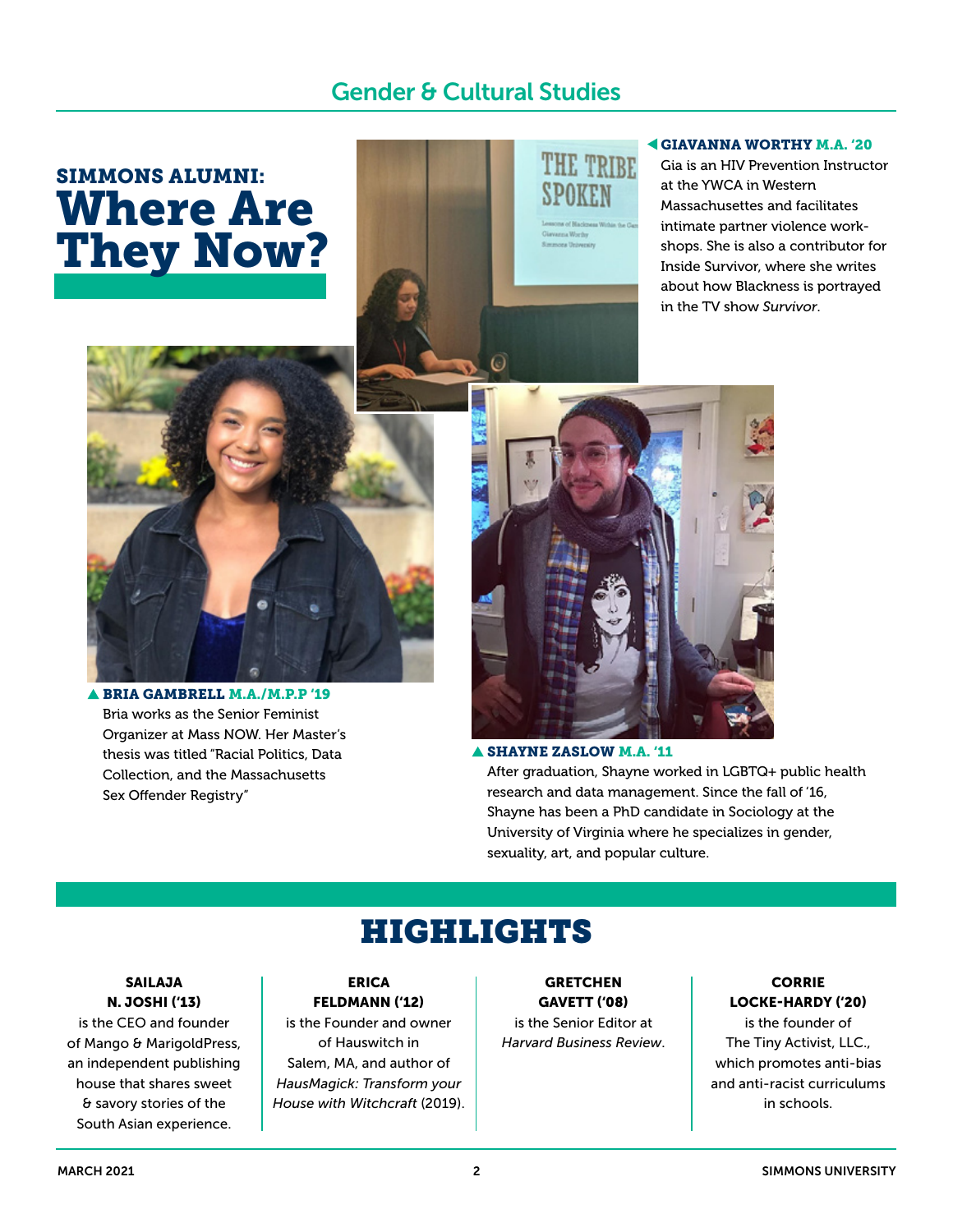### Gender & Cultural Studies

# SIMMONS ALUMNI: Where Are They Now?

### LARA NAISBITT M.A. '20

Lara just accepted a job offer to work remotely with a youth literacy program in school settings. She is in the process of looking at Ph.D. programs in Women's and Gender Studies.

### TAYLOR BURNS M.A. '20

Taylor is currently working as a temp in higher ed and volunteers as a Zine librarian at Papercut Zine Library, where they are planning to host a virtual queer zine fest.



### AMANDA PICKETT M.A. '16

Amanda currently works in the career advising office at MIT in Cambridge,MA. Additionally, she holds a volunteer leadership position as co-chair of the Council for Diversity Equity and Inclusion in the MIT Office of the Vice Chancellor.

## HIGHLIGHTS

RAMA SRINIVASAN ('10)

is a Marie Curie Post doctoral Fellow at Ca' Foscari University of Venice.

**RACHAEL** MARKS ('10) is a Senior Editor at Beacon Press.

MATI DUPONT ('19) is a producer and strategist at Hourglass Boston. They are an expert gender consultant!

For more information on the GCS program, contact Suzanne Leonard, GCS Director suzanne.leonard@simmons.edu